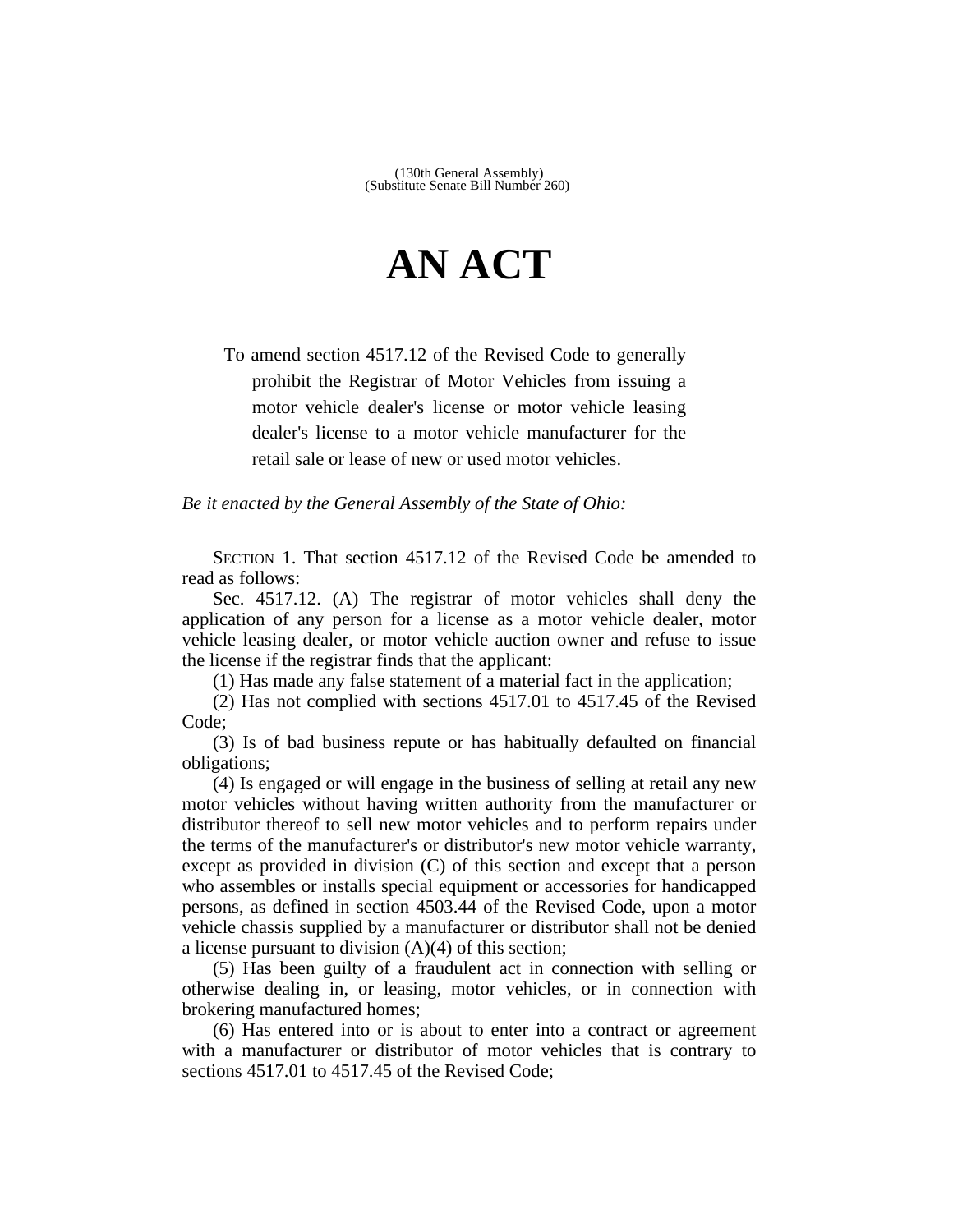Sub. S. B. No. 260 130th G.A.

2

(7) Is insolvent;

(8) Is of insufficient responsibility to ensure the prompt payment of any final judgments that might reasonably be entered against the applicant because of the transaction of business as a motor vehicle dealer, motor vehicle leasing dealer, or motor vehicle auction owner during the period of the license applied for, or has failed to satisfy any such judgment;

(9) Has no established place of business that, where applicable, is used or will be used for the purpose of selling, displaying, offering for sale, dealing in, or leasing motor vehicles at the location for which application is made;

(10) Has, less than twelve months prior to making application, been denied a motor vehicle dealer's, motor vehicle leasing dealer's, or motor vehicle auction owner's license, or has any such license revoked;

(11) Is a manufacturer, or a parent company, subsidiary, or affiliated entity of a manufacturer, applying for a license to sell or lease new or used motor vehicles at retail. Division  $(A)(11)$  of this section shall not serve as a basis for the termination, revocation, or nonrenewal of a license granted prior to the effective date of this amendment. Nothing in division  $(A)(11)$  of this section shall prohibit a manufacturer from doing either of the following:

(a) Owning, operating, or controlling not more than three licensed motor vehicle dealerships if, as of January 1, 2014, the manufacturer was selling or otherwise distributing its motor vehicles at an established place of business in this state. Such ownership, operation, or control may continue unless the manufacturer's motor vehicle operations are sold or acquired or the manufacturer produces any motor vehicles other than all-electric motor vehicles.

(b) Disposing of motor vehicles at wholesale at the termination of a consumer lease through a motor vehicle auction.

(B) If the applicant is a corporation or partnership, the registrar may refuse to issue a license if any officer, director, or partner of the applicant has been guilty of any act or omission that would be cause for refusing or revoking a license issued to such officer, director, or partner as an individual. The registrar's finding may be based upon facts contained in the application or upon any other information the registrar may have. Immediately upon denying an application for any of the reasons in this section, the registrar shall enter a final order together with the registrar's findings and certify the same to the motor vehicle dealers' and salespersons' licensing board.

(C) Notwithstanding division (A)(4) of this section, the registrar shall not deny the application of any person and refuse to issue a license if the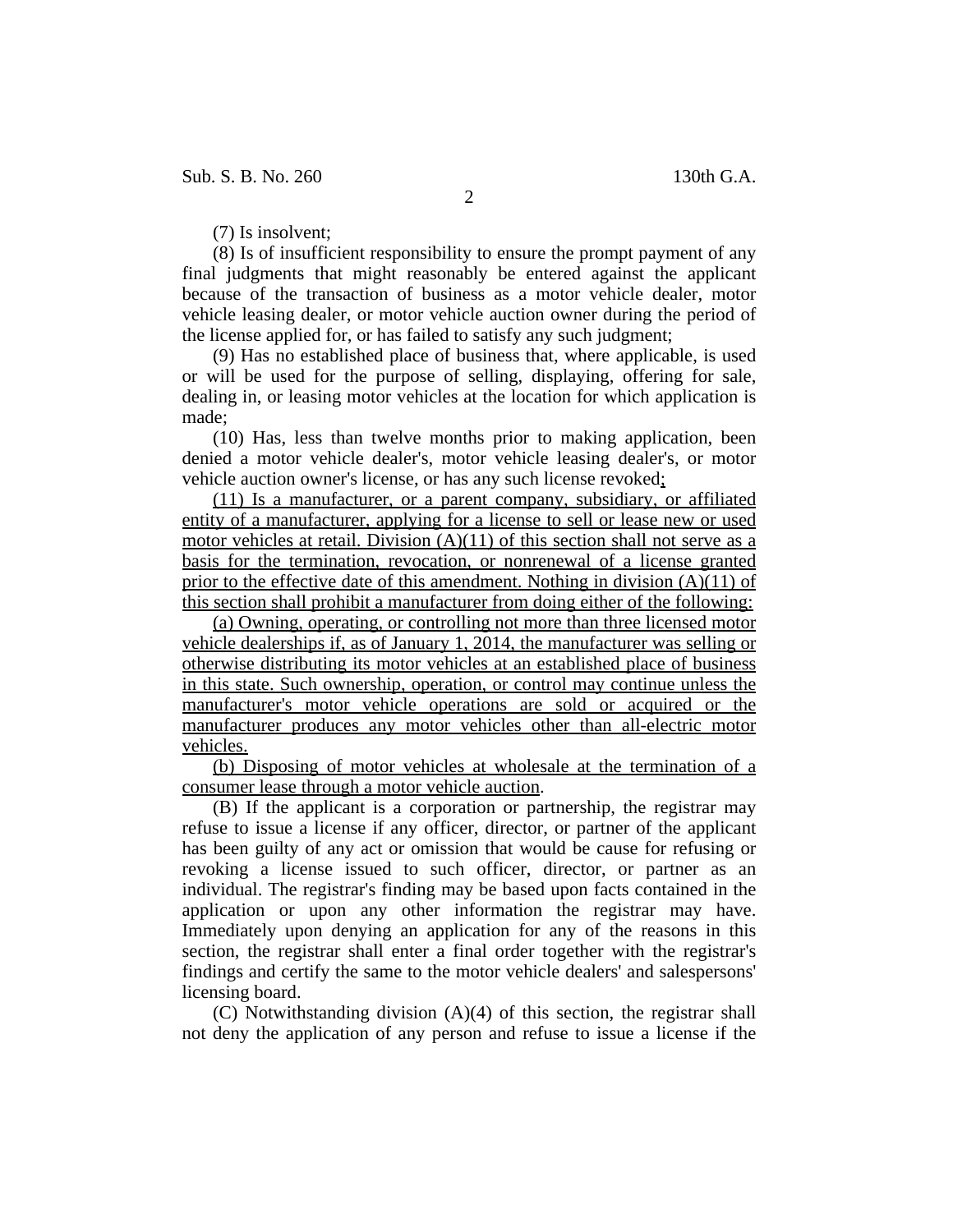registrar finds that the applicant is engaged or will engage in the business of selling at retail any new motor vehicles and demonstrates all of the following in the form prescribed by the registrar:

(1) That the applicant has posted a bond, surety, or certificate of deposit with the registrar in an amount not less than one hundred thousand dollars for the protection and benefit of the applicant's customers except that a new motor vehicle dealer who is not exclusively engaged in the business of selling remanufactured vehicles shall not be required to post the bond, surety, or certificate of deposit otherwise required by division  $(C)(1)$  of this section;

(2) That, at the time of the sale of the vehicle, each customer of the applicant will be furnished with a warranty issued by the remanufacturer for a term of at least one year;

(3) That the applicant provides and maintains at the applicant's location and place of business a permanent facility with all of the following:

(a) A showroom with space, under roof, for the display of at least one new motor vehicle;

(b) A service and parts facility for remanufactured vehicles;

(c) Full-time service and parts personnel with the proper training and technical expertise to service the remanufactured vehicles sold by the applicant.

SECTION 2. That existing section 4517.12 of the Revised Code is hereby repealed.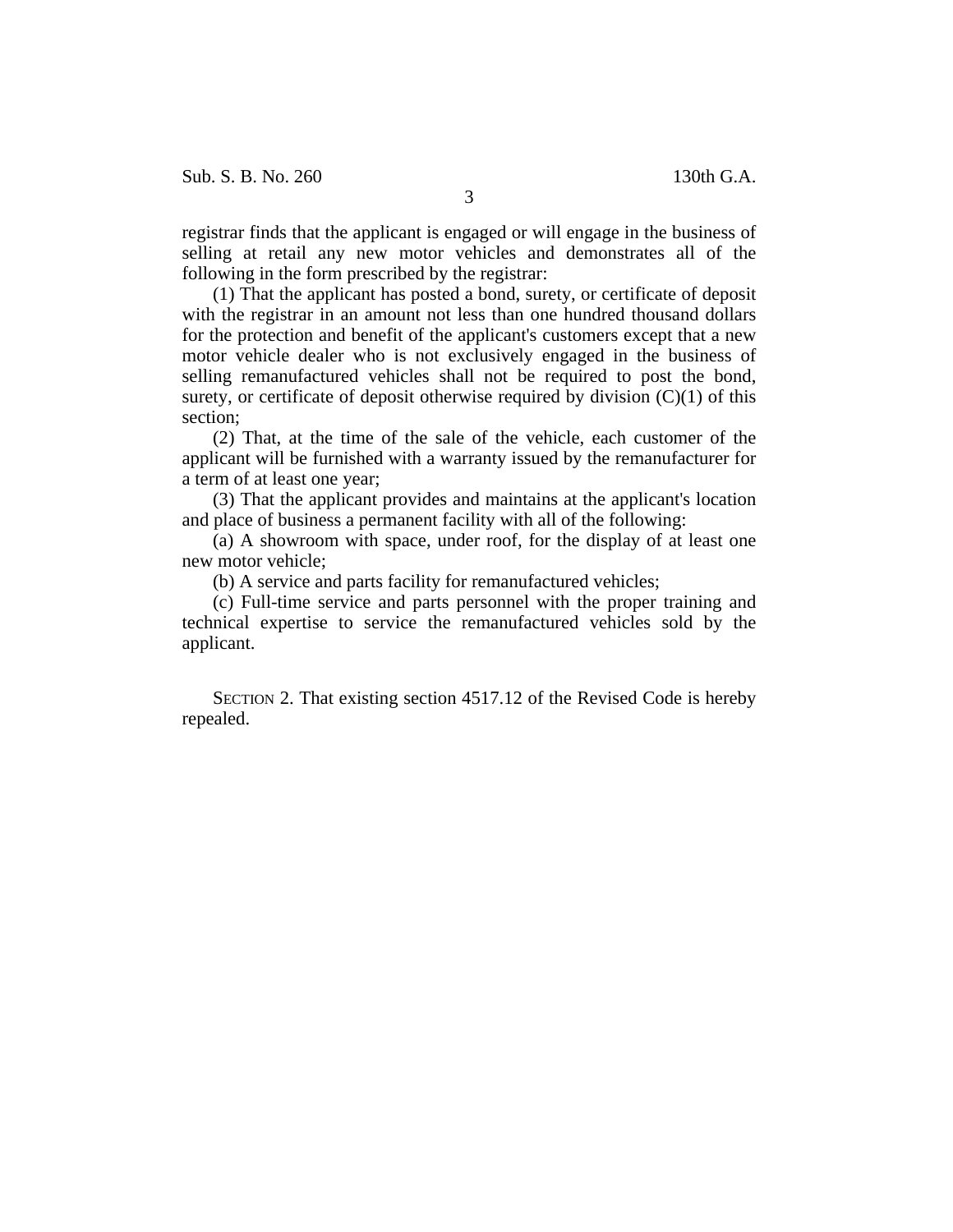*Speaker \_\_\_\_\_\_\_\_\_\_\_\_\_\_\_\_\_\_ of the House of Representatives.*

<u> 1980 - Johann Barbara, martxa a</u>

*President \_\_\_\_\_\_\_\_\_\_\_\_\_\_\_\_\_\_ of the Senate.*

<u> 1989 - Johann Barnett, fransk politiker (</u>

Passed \_\_\_\_\_\_\_\_\_\_\_\_\_\_\_\_\_\_\_\_\_\_\_\_\_, 20\_\_\_\_

Approved \_\_\_\_\_\_\_\_\_\_\_\_\_\_\_\_\_\_\_\_\_\_\_\_\_, 20\_\_\_\_

*Governor.*